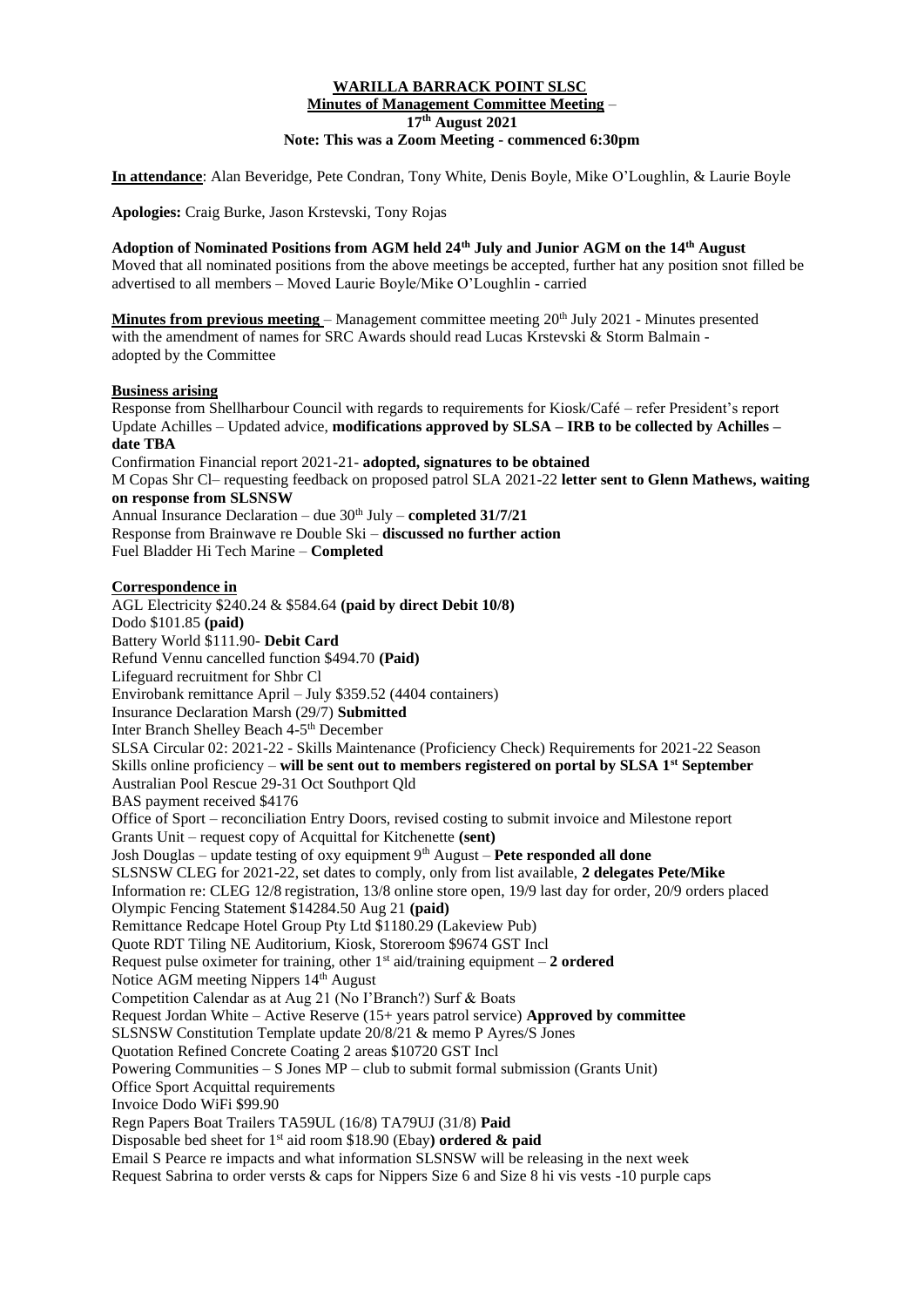- 60 green caps **– approved by committee** Notice SCB AGM 30<sup>th</sup> Aug and nomination forms Nominated names for CLEG – (Pete/Mike**) sent** Council at its meeting on 10 August 2021 resolved to make a donation to you for the amount of \$1200 to assist with the purchase of an inflatable Rescue Boat Trailer. Receipt items 1st aid room 17 Aug \$38.90

## **Correspondence out**

Affiliation form to SCB Melissa Shbr Council, follow up on Kiosk/Café information G Mathews Patrol SLA Shbr Cl – **review of Patrol SLA For 2021-22 Season** Insurance Declaration Marsh – 31/7 Copy Public Liability to Council Final claim for payment Grant 1 – Gear Shed **(\$29,924.75)** Request meeting Mayor re Kiosk/Zoning Contact details for club management team to Branch Confirmation to NSW Electoral Office club available for elections 3-5 Dec Info to Office of Sport re Entry Door completion Final Claim to SLSNSW for Grant 1 and signed statement by Auditor Email G Mathews – Gear Inspection audit – update for P Condran & L Boyle Register P Condron/M O'Loughlin for CLEG

#### **Discussion on Correspondence**

Draft patrol schedule from Shbr Cl for 2021-22 **Request from Shbr Cl to review patrol hours for 2021-22, 4hr patrols Saturday (9-1pm), 2 X 4 hr patrols Sundays 9-5pm (peak Season), discussions with Council, Branch & SLSNSW – we want to work in with council where possible**

Update SLSNSW re Achilles – tests conducted – approved modifications **see above** Skills Maintenance members portal – to be issued direct to registered members 1/9 Response Shbr Cl re Kiosk/Café framework, **this was followed up with a meeting with Mayor & Director**

CLEG – equipment to be considered for order – **Pete & Mike contacts for ordering/invoices** Remittance Redcape Hotel Group Pty Ltd \$1180.29 (Lakeview Pub) – **proposed donation go towards the IRB Trailer - approved**

Email S Pearce re impacts and what information SLSNSW will be releasing in the next week Request Sabrina to order versts & caps for Nippers Size 6 and Size 8 hi vis vests -10 purple caps - 60 green caps **Approved**

Notice SCB AGM 30<sup>th</sup> Aug and nomination forms – Jason – Manager, Craig - Coach

# **Branch meeting Report 19th April 2021**

Meeting cancelled as AGM will be held 30<sup>th</sup> August

#### **President**

Draft patrol SLA SCB, Shbr Cl & WBP – Alan has been in discussion with SCB & Shbr Cl, proposal will need to be endorsed by State Centre – work in progress

Zoom meeting with Mayor/Director 16/8 (Alan/Laurie), discussed options for Kiosk v Café, different requirements, to focus on Kiosk in short term and look at what is required for café licence, sub committee to report back to Executive

WBP has been selected to formally submit funding for Solar panels (\$12K) via the Aust Govt Powering Communities grant, this will be submitted by the Grants Unit

### **TREASURER'S REPORT ––Financial period to 31st July 2021**

| <b>Account</b>                 | <b>BSB 633000</b> | <b>30th June 2021</b> | 31st July 2021 |
|--------------------------------|-------------------|-----------------------|----------------|
| <b>Working Account</b>         | 111396784         | \$26,319              | \$20,682       |
| No 2 Building                  | 111397469         | \$10,393              | \$30,884       |
| Account                        |                   |                       |                |
| Debit Card Statement 144625837 |                   | \$2,031               | \$1.222        |
| <b>Events Account</b>          | 164095515         | \$3,701               | \$3,756        |
| Term Deposit                   | 138132931         | \$38,477              | \$38,477       |

### **Cash Flow:**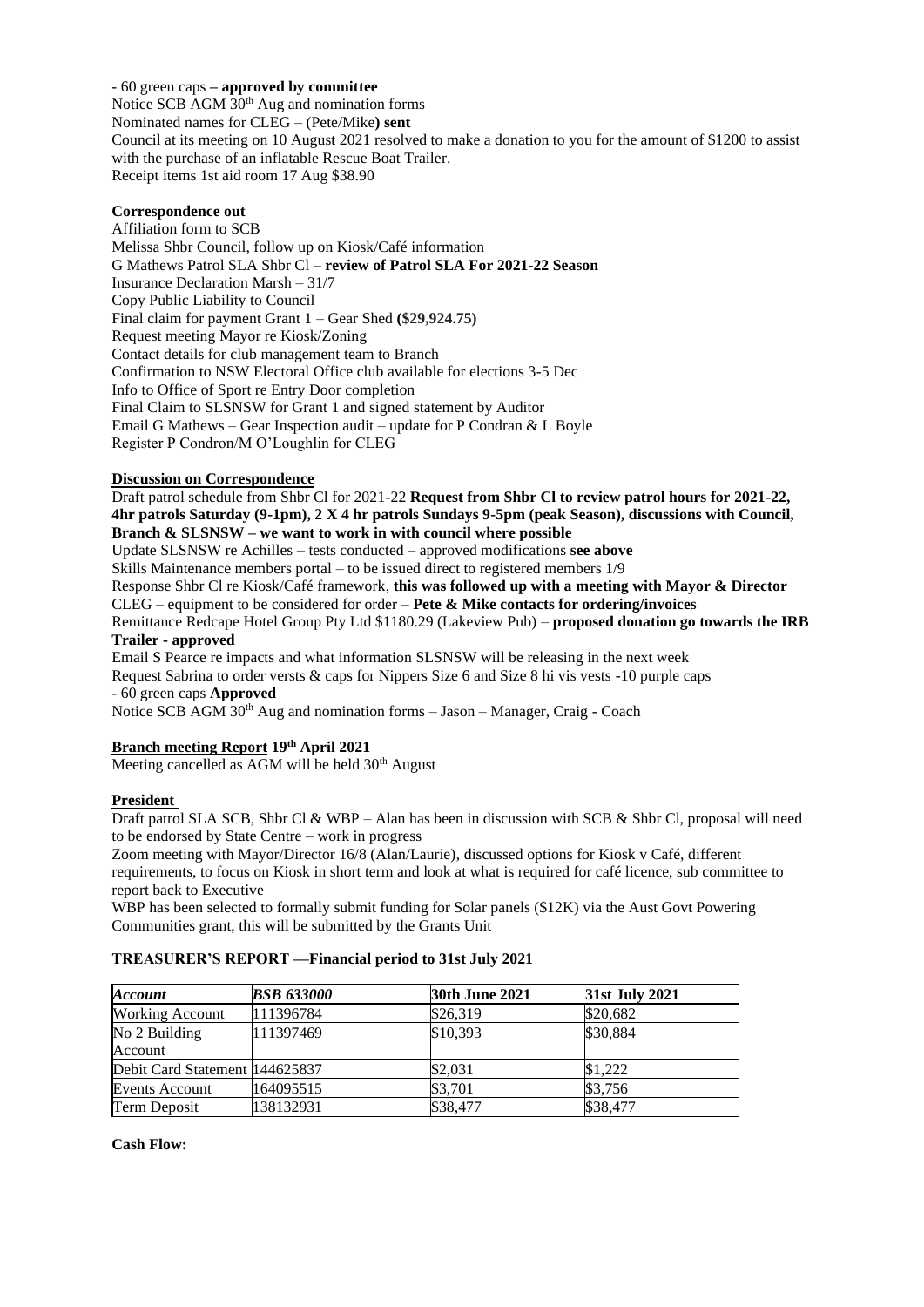During July, our total bank balances increased by \$14,100. Primarily, this was function of funds received from SLSNSW of \$24,349 as a progress payment against the grant for our renovations. This is reflected in the building account balances.

Other income was received from members paying their fees. Thank you!

A special mention of acknowledgement to the Bendigo Bank which donated \$3000 to our Club during July.

During July, we outlaid \$886 to South Coast SLS in Junior capitation fees and refunded a hall hire fee of \$495 as a direct result of Covid restrictions.

Please note that we do have some material expenditure to be outlaid in August including the final payment on the security fencing and annual insurance premiums.

The Facility Grants from SLSNSW are close to being finalised. The final progress payment for Stage 1 (\$350,000) has been agreed with SLSNSW, reconciled and approved by our auditors. The renovations and improvements are being approved by Shellharbour City Council for compliance. We are working through the same processes to sign off the Facilities Grant Stage 3.

As always, if you have any questions or would like further clarity or detail related to this report, please do not hesitate to contact me directly (contact details below).

Discussion "Wish List" and Budget for 2021-22 season, Denis to send template, Mike & Laurie look at budget taking into account the wish list

Michael O'Loughlin Email: [molwbpslc@gmail.com](about:blank) Mob: 0409562060

#### **Reports:**

#### **Secretary**

Security cameras – installation of cameras – Adept contacted – **installed 6/8, sensors still to be added & roller door electronic mechanism – cost for roller door part \$350 + \$30 for each App to operate x 4 users approved**

Submission of Form 6 & 12 to Dept Fair Trading – to do when financial report signed off – no longer required to submit to Dept FT, now managed by ACNC

Request for Milestone Report Office of Sport for Entry Doors – **still to submit audit report for the project, will then receive balance of payment**

Constitution SLSNSW -template – to check against WBP Constitution adopted July 2021

### **Club Captain:**

IRB trailer should be ready end of August, balance to be paid to Dingwall Trailers

Motors – 2 had seized carburettors, which need to be replaced, 1 motor returned fully serviced, other 3 at Hi Tech being serviced

We have 6 motors, to sell off oldest one, also look at old bits  $\&$  pieces of motors in gear shed – keep or remove Patrol Captains meeting  $7<sup>th</sup>$  Sept – Zoom meeting

Patrols for coming season, SLSNSW to send out information on what clubs need to have in place and any changes.

Patrol roster 2021-22 – discussion on variation to Patrol SLA, to discuss further Gear Inspection was to be 29<sup>th</sup> August, as clubs are now doing our own, we can do any time before that date Defibs, Oxygen kits serviced, stickers attached, waiting on written report

### **Education Officer:**

To follow up re awards for 3 members who do not have details on surfguard – check with Tony Rojas as to what we can do to rectify.

Covid - 19 having impact on training, information from SLSNSW expected soon on what clubs need to have in place, will look at

### **Juniors:**

 $\overline{AGM}$  held 14<sup>th</sup> August – all positions filled and endorsed by the committee (Jason Krstevski JAC) Nippers to commence  $10<sup>th</sup>$  October

### Coaching/Competition: